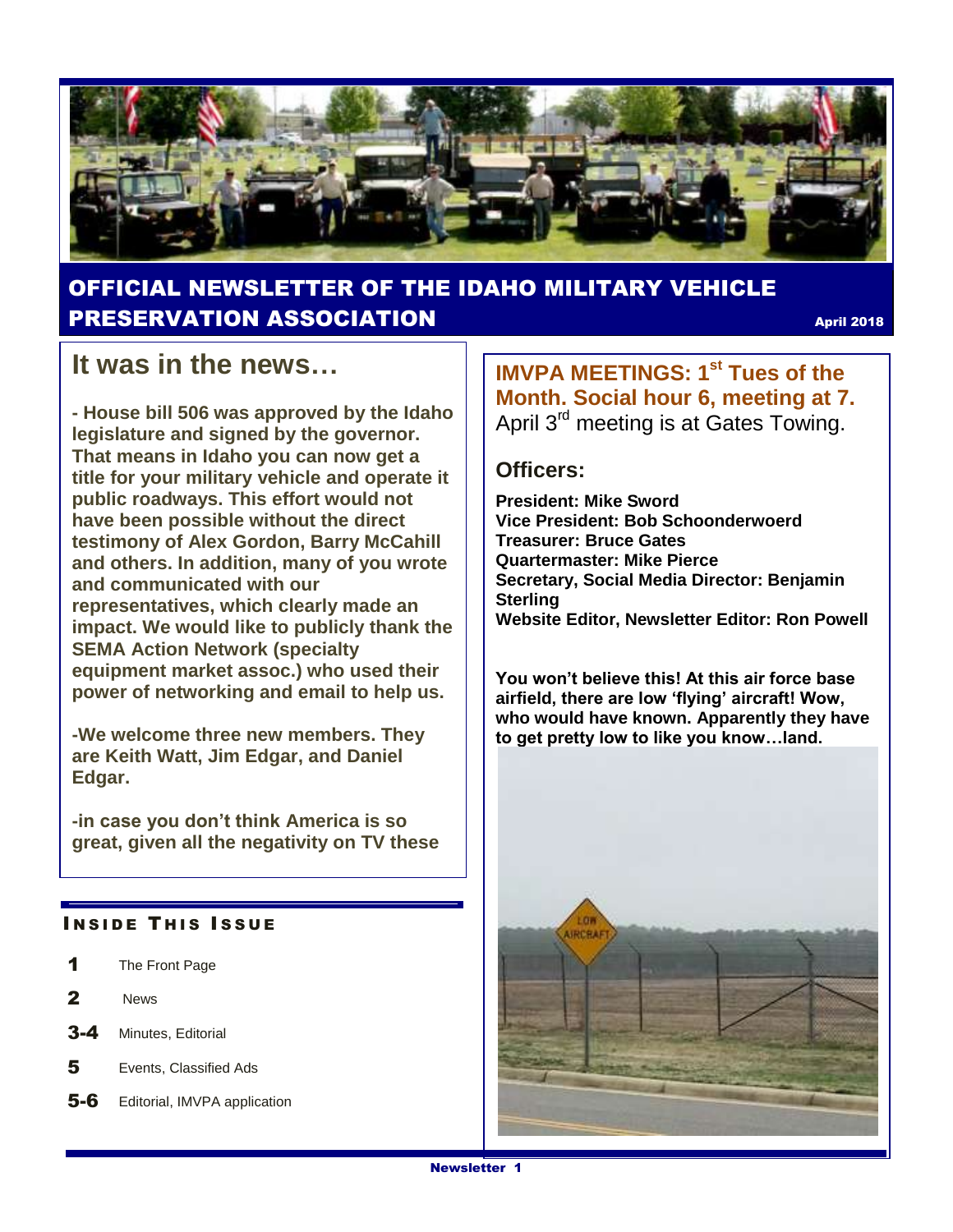**days, maybe you should get your news from You Tube. Watch "15 things Europeans find weird/get Germanized". He says in America you get free refills of water, even soda! "They come to my table and the soda glass is half full and they refill it! "What is this magic wonderland of free refills!".**

**- The IMVPA annual military show and swap meet is JUNE 23-24th . Get the word out!**

**- March 15th was the birthday and Centennial of the American Legion, which was formed in 1919 in order to support veterans and veteran's causes**.

**- We are celebrating the birthday of the US Army and the US Army Reserve. Don't drink too much.**

**-it's women's history month. Did you know over 21000 women served during WW1? Today more and more women are in combat roles. Thank a vet. Thank all vets.**

**Spotted! I saw this neat equipment display recently at the Artillery Museum at Fort Sill Oklahoma. I wish you could see it in person. Wow doesn't even do it justice!**





**Your WW2 Dodge probably has a lot of bugs, er that is special bolts. And if you want to restore it properly then you'll need all the weird ones that it comes with. Read all about it in Vice President Bob's article in this newsletter.**

**Wanted: your newsletter articles, photos, and editorials. Send them in now!**



**Father's Day isn't until June. But when I saw this I thought of my father, and I felt like I had to post it as it left a lump in my throat. Stupid allergies. Of course this is also how I feel about my half finished WC Dodge, only it keeps taking, and taking, and taking.,,**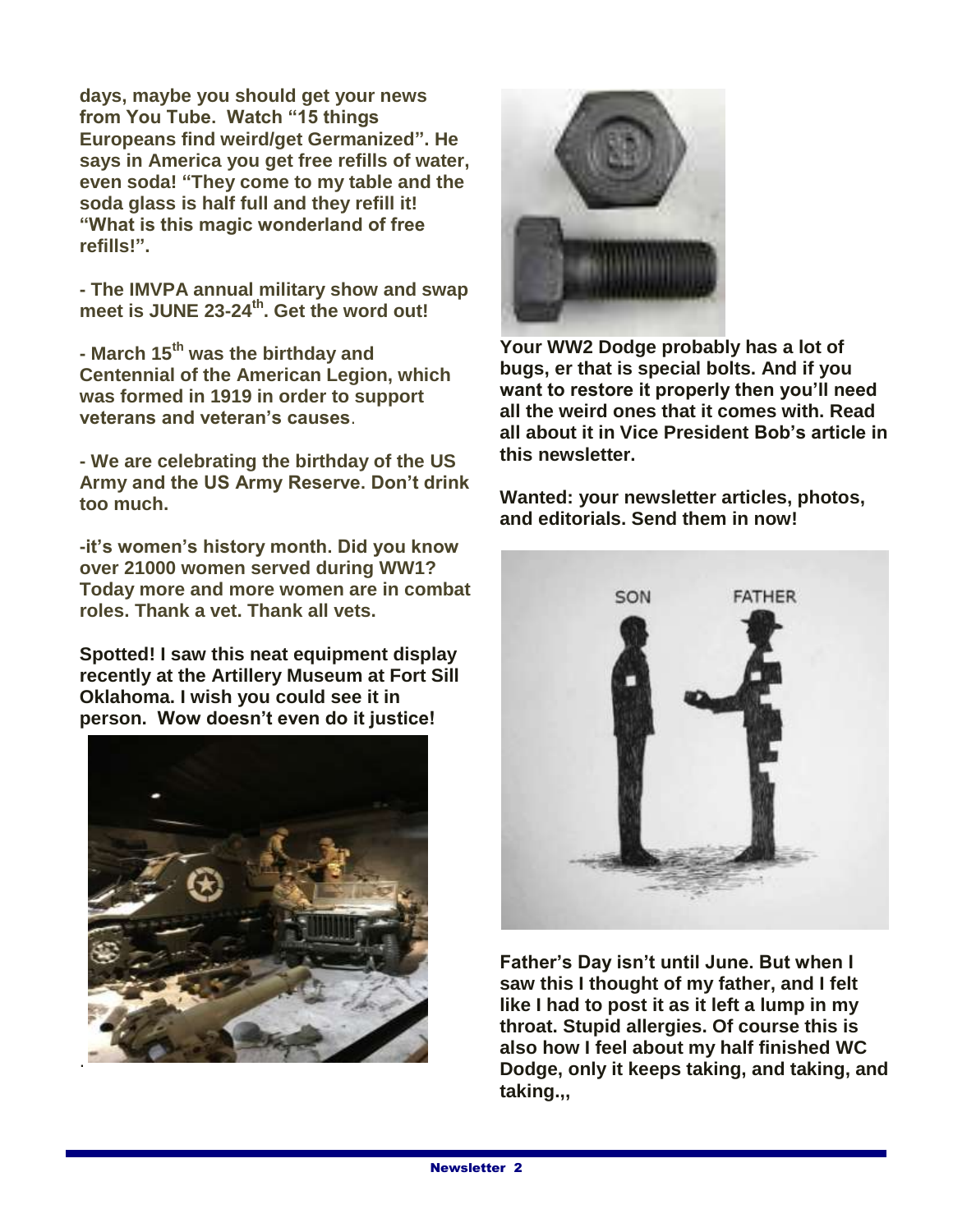#### **March Meeting Minutes. By VP Bob**

The meeting was well attended with close to 20 old and three new members.

We called the meeting to order at 7PM with the introduction of officers. The reading of the minutes of Jan, 2 2018 were read and passed. The Treasurer's report was read and passed.

The floor was opened for new business and upcoming events. Bruce G talked about Memorial Day events, specifically on Kohler Lawn, Hillcrest, and having lunch in between.Those two events are on the same day and will start by meeting at Gates's towing @ 8:30am.

 Don W talked about the Calif show at Petaluma in April. The speculation is attendance at the show may not go well. The club president is looking at input to a possible change of location in 2019. The subject of our annual military show in June was discussed and people on the committee are to meet this month to move it along as planned, and get flyers out asap to gun shows and other locations. Roy attends gun shows where members may have their own table to distribute flyers, and some said they might go.

 Alex talked of the titling legislation. Other states are watching us to see what happens. He is very positive at this time, and thinks it has a good chance at passing. Barry M's testimonial on the subject at the State House was very Impressive.

(President) Mike S. gave a brief talk on new gun laws, and talked how some gun parts might not be available in the future due to possible changing laws.

# **Editorial: What's in Your Hobby Shop? By Ron**

I know you have lots of cool stuff in your man cave. Do share. It was a little cold last winter so I spent the time on time wasters instead of restoring my MV. Last year one of our IMVPA members Bob M gave me an old M38A1 grill. I eventually found the blackout lights and headlights in order to finish it. Now with sanding and paint it's a nicely restored wall hangar.

The piece on the left was made by a friend on his plasma table out of flat steel. With some olive green paint we now have a cool looking coat or hat rack.



Hasn't the creativity bug ever hit you? I missed it in my DNA. But I like the online forum garage journal, where folks talk about all things related to the man cave.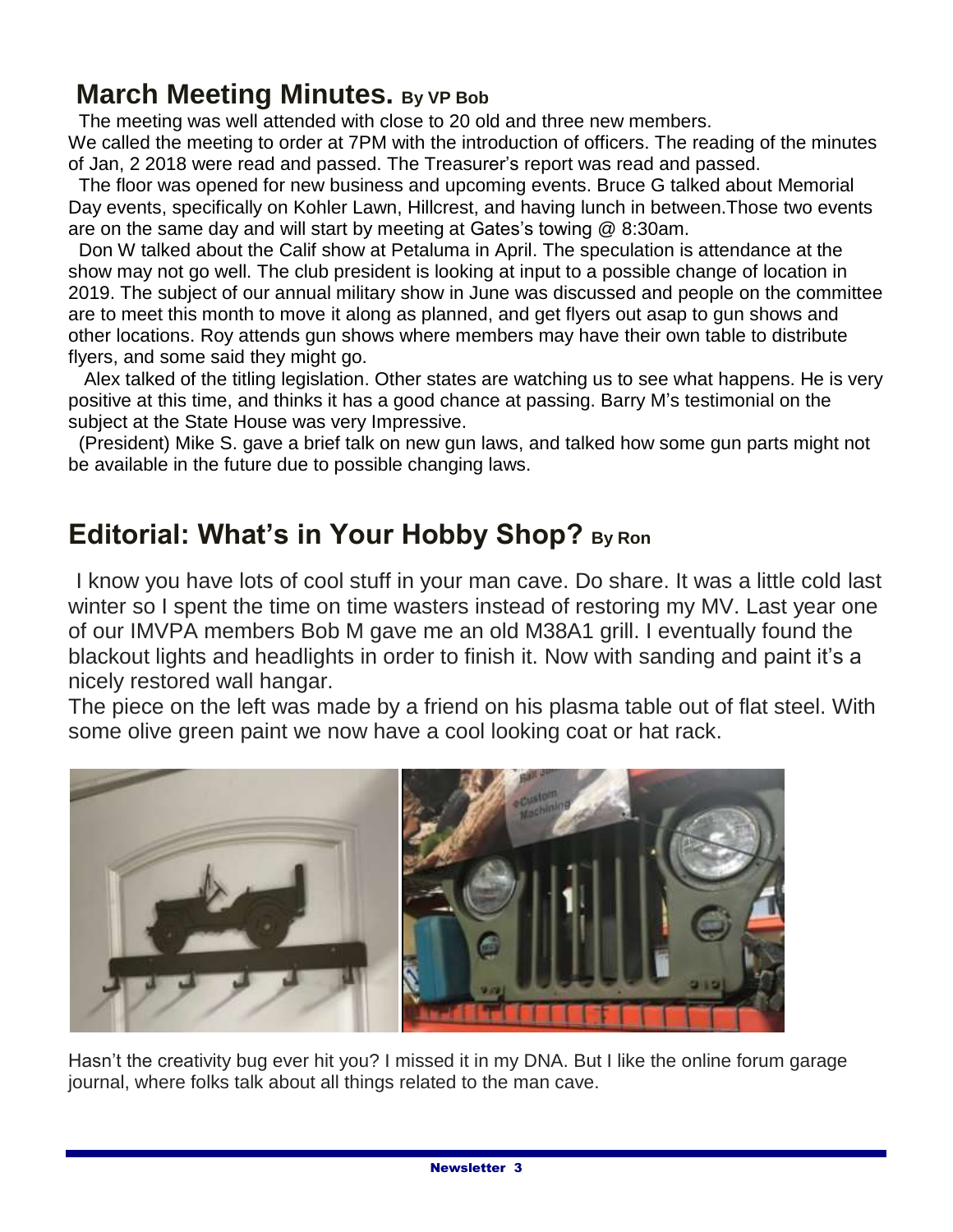

This is my 1940s Vintage radio. I found it on Craigslist for dirt cheap. It didn't work and I didn't want it to. I gave the insides to a friend of mine, and using the hollow case I inserted a speaker that plays 1940s

**"I loved it. My kids loved it. My second exwife, not so much."** -Chris Brown, President of the Puget Sound Military Vehicle Collectors Club taking about the M35 Deuce he restored.

tunes from my cell phone. Now my jeep can play vintage tunes wherever it goes.

**Editors Note. We have been sharing other club's newsletters, such as one in Puget Sound Oregon for well over a year now. They are really great. If you are not getting them, contact Alex and get on his distro list**.

## **UPCOMING EVENTS Idahomvpa.org**

**- Memorial Day Ceremony at Kohler Lawn.** Monday May 28<sup>th</sup> at 10AM. Members should arrive NLT 9AM to set up. Or meet at Gates Towing NLT 0830AM and convoy over.

-**Annual Memorial Day Program at Hillcrest Memorial Gardens**, May 28<sup>th</sup> at 1PM. This is park and relax kind of event. Expect to convoy over from Kohler Lawn. It was a fun and well attended event in 2017. Free hotdogs and refreshments will be served.

**- Annual IMVPA Military Show and Swap Meet,** June 23<sup>rd</sup>-24<sup>th</sup>. The location is the Harley Davidson Dealership in Meridian. Planning is ongoing. If you want to be part of the planning committee, please let us know ASAP.

## **Meeting Minutes.**

The meeting was well attended with close to 20 old and three new members.

We called the meeting to order at 7PM with the introduction of officers, the reading of the minutes of Jan, 2 2018 which were read and passed. The Treasurer's report was read and passed.

The floor was opened for new business and upcoming events. Bruce G talked about Memorial Day events, specifically on Kohler Lawn, Hillcrest, and having lunch in between. Those events will start by meeting at Gates's towing @ 8:30am.

Don W talked about the Calif show at Petaluma in April. The speculation is attendance at the show may not go well. The club president is looking at input to a possible change location in 2019.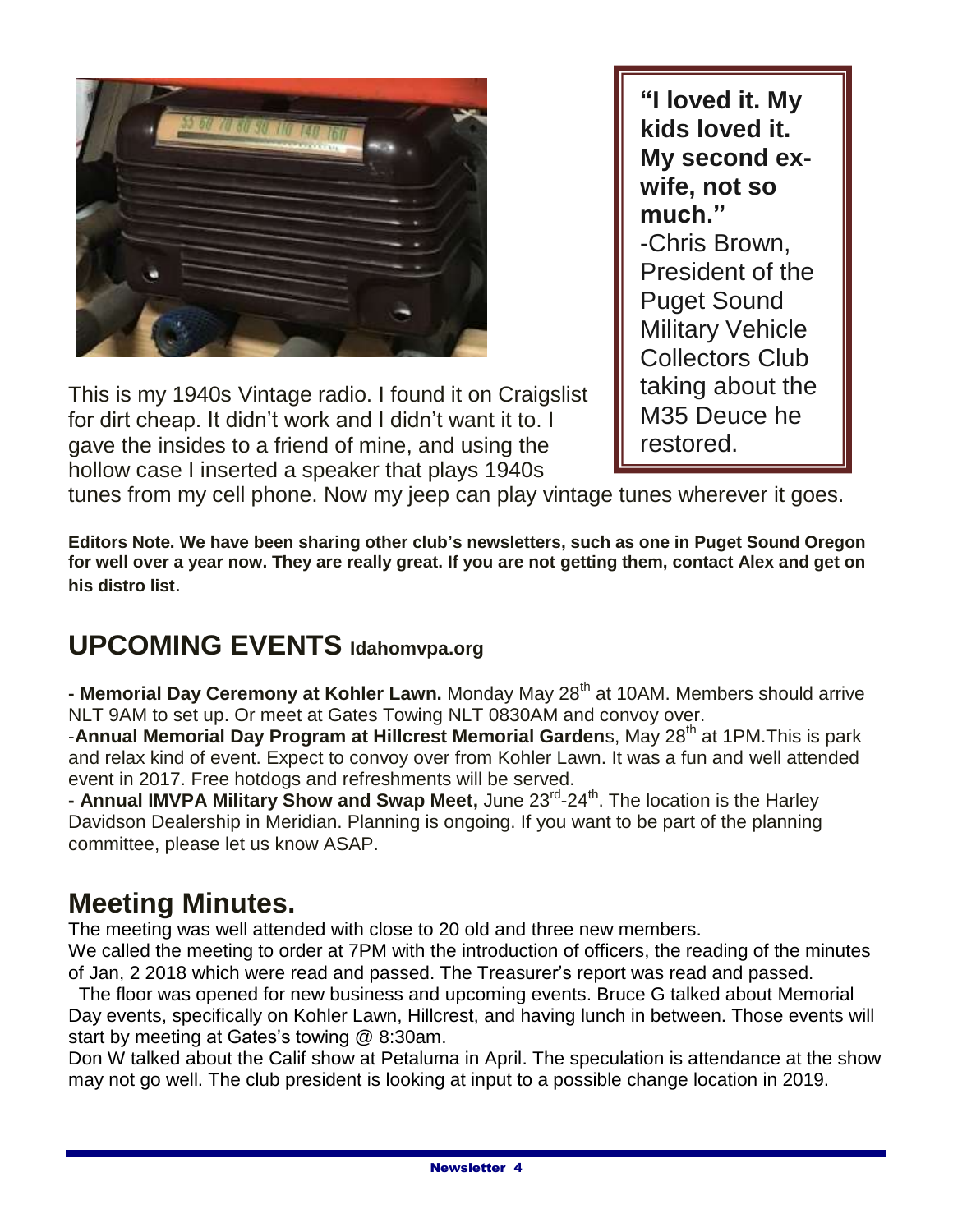The subject of our annual military show in June was discussed and people on the committee are to meet this month to move it along as planned, and get flyers out asap to gun shows and other locations. Roy attends gun shows where members may have their own table to distribute flyers, and some said they might go.

 Alex talked of the titling of M.V. in the state house. And that it is moving forward. Other states are watching us to see what happens. He is very positive at this time, and thinks it has a good chance at passing. Barry M. testimonial on the sub subject at the State House was very Impressive.

(President) Mike S. gave a brief talk on new gun laws, and talked how some gun parts might not be available in the future due to possible changing laws.

#### **LOCAL CLASSIFIED ADS**

**Wanted**: CJ3B windshield. Call Justin at 208-863-5901

**Wanted**: M100 Pintle ring for trailer. Interested in what you have. Call Mike 208- 891-108.

**Wanted:** GPW or MB steering shaft, complete, with shaft, horn button and tube. Email johnsamschulz@yahoo.com

**For Sale:** beautiful and complete 1943 ¾ ton WC57; European return, 100% restored, full radios and winch, 4 wheel disk brake conversion. Asking 42k OBO. Call Fred 208-908-7966.

**Having trouble titling your HMMWV in your state**? We may be able to help !! Please e-mail as much information about your problem as possible and let us know is you will participate in a Class Action lawsuit ( not required ) if so e mail [hmmwvowner@gmail.com](mailto:hmmwvowner@gmail.com)  $\cdot\cdot$ 

### **Editorial:** "I got the bug. What's bugging you?" by VP Bob Schoonderwoerd

Ok now I don't have "the bug" or even spring fever. Heaven knows the grass and garden can wait a few more months. I mean the trademark bug. Some call it hallmark or proof mark, but to collectors it can mean the difference in a few dollars or thousands. In my case it's the Dodge logo used to show the company's parts from the factory. Dodge used a logo of DPCD or Dodge, Plymouth, Chrysler Desoto. Whew! That's a mouthful-So DPCD. In the restoration of a truck or car, some purists will go that extra mile to preserve the historical integrity of the vehicle. My WC is a case in point; a 1941 WC21 Weapons Carrier. And I bought it for \$150. That's the cheap point of the story. Fast forward 10 years and I'm neck deep into this project with a 1500 piece jigsaw puzzle and hundreds of hours; plus a lot of dough.

 Now with all that said, you don't have to be like me. I just don't have much common sense it seems. But I do have a commitment to do a historically accurate restoration to the best of my ability. So here I am, still plugging away. I've told people it's a lot cheaper to buy your rig already done than build it. As an artist we sometimes keep trying to out do ourselves when putting a rig back to original. It's very time consuming but to me it's worth it.

 A bug, or logo on an original part is a way you identify the maker. It can be the size of an eraser head or as large as a silver dollar, and looking for them is a never ending process. Eventually every piece of the puzzle will fit. No one knows where you'll come across them, but with enough persistence and time and research, every bug will move the WC closer to the day it will come